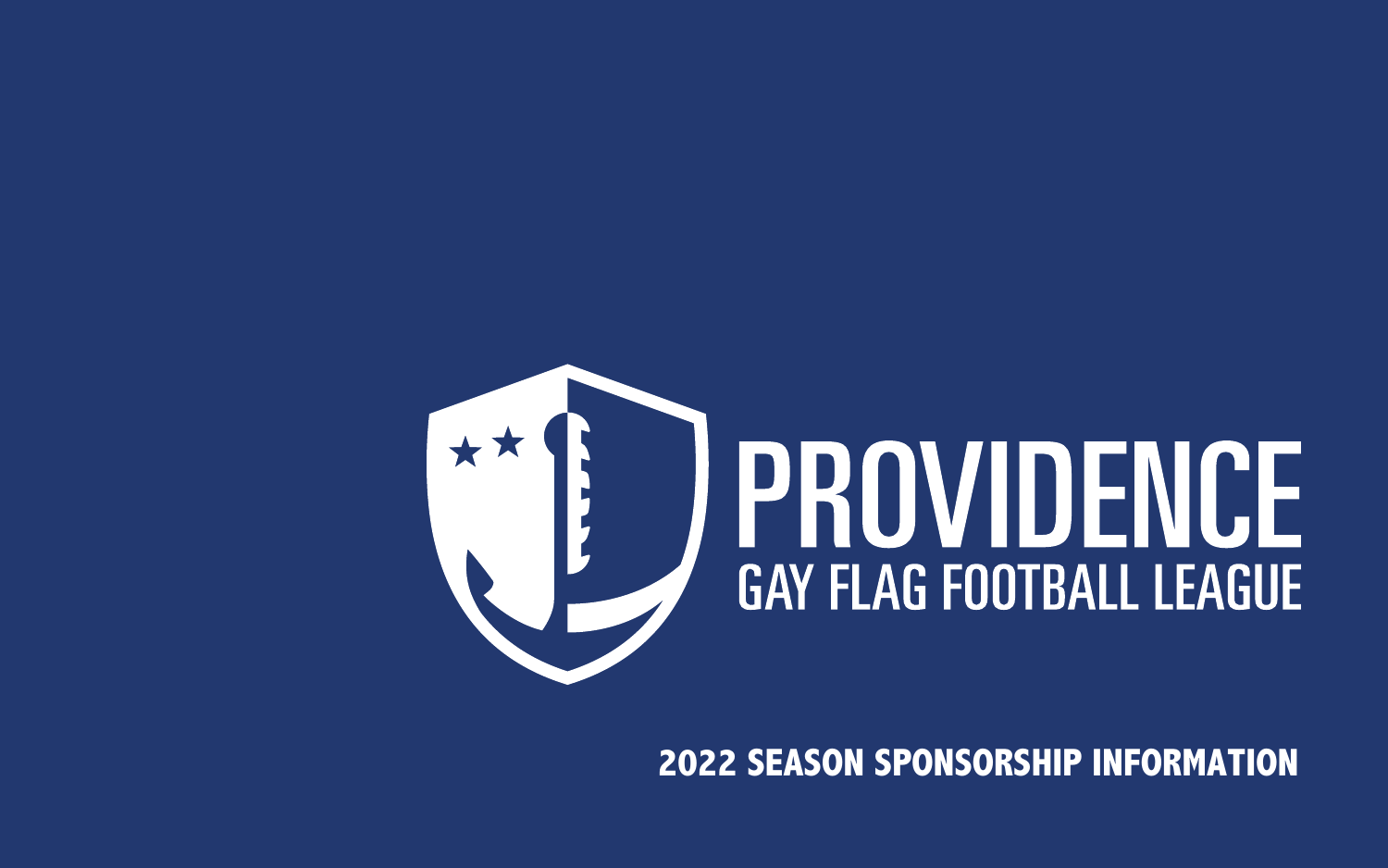TACKLING STEREOTYPES, BUILDING COMMUNITY, AND TRANSFORMING LIVESTHROUGH SPORT FOR THE LGBTQ AND ALLY COMMUNITY.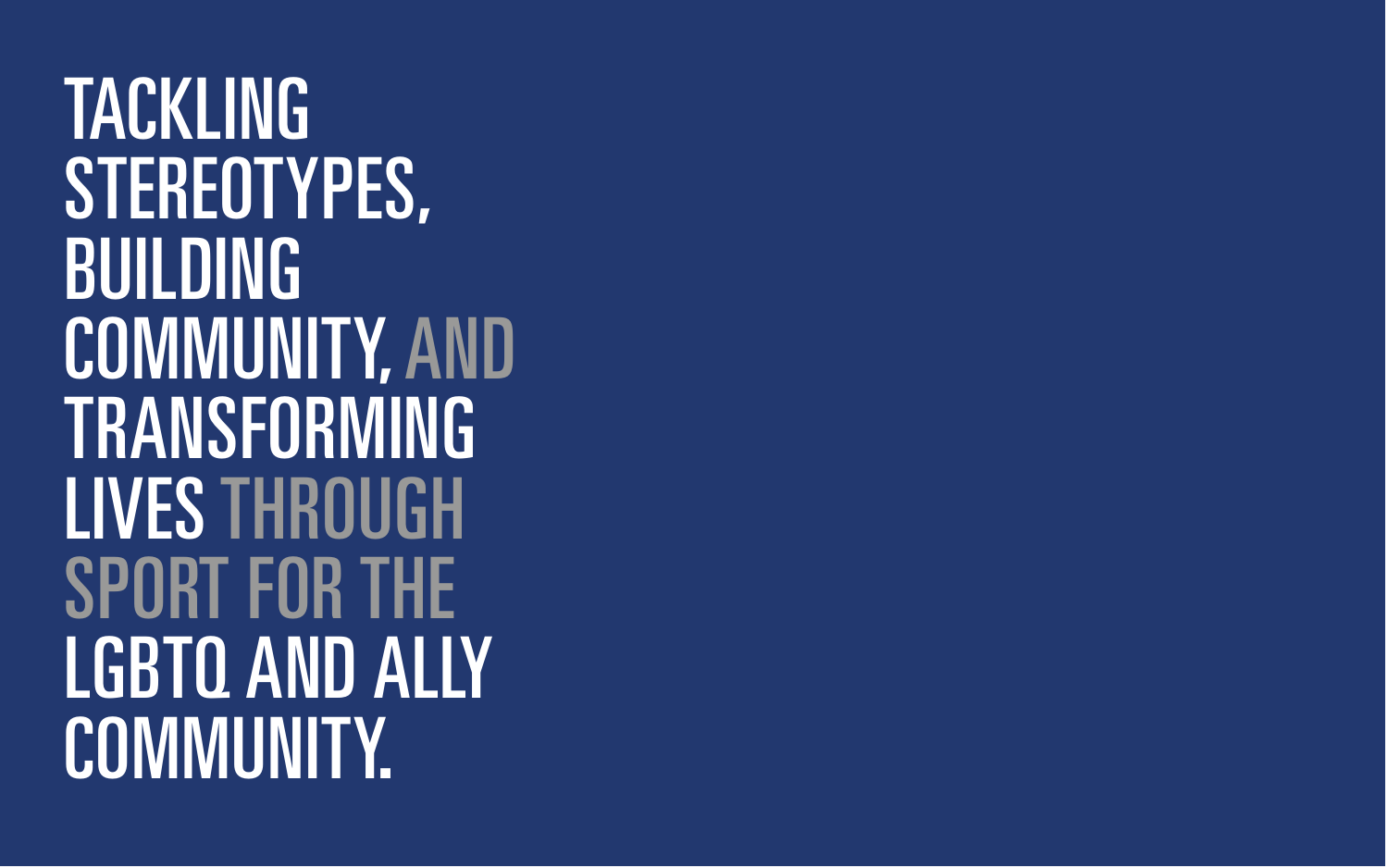pvdgffl.org

#### **ABOUT US**

Providence Gay Flag Football League (PVDGFFL) is Rhode Island's premiere co-ed flag football league for the LGBTQ+ community. We are a 501(c)(3) non-profit, charitable organization promoting competitive recreational football. Our league's vision is to create a safe and inclusive environment where people, regardless of sexual orientation or gender identity or expression, can participate in a competitive and friendly team sport, develop a social support system, and build lifelong friendships. All skill levels are encouraged to participate, play, and volunteer.

We are committed to delivering a welcoming and inclusive environment with all league activities including football, and giving back to the community through educational, outreach, volunteer, and community service activities. More information about our league and activities is available on our website:

#### www.pvdgffl.org

We play not only because we enjoy flag football, but also to foster community and camaraderie, to be active participants in the Rhode Ilsand community, and to serve as examples for the next generation of LGBTQ+ youth, inspiring acceptance, pride, and self-confidence. We play to build bridges and break ddown stereotypes within and beyond our own community by creating a uniquely welcoming enviroment to play recreational flag football with integrity and sportsmanship.





#### **WHY WE PLAY**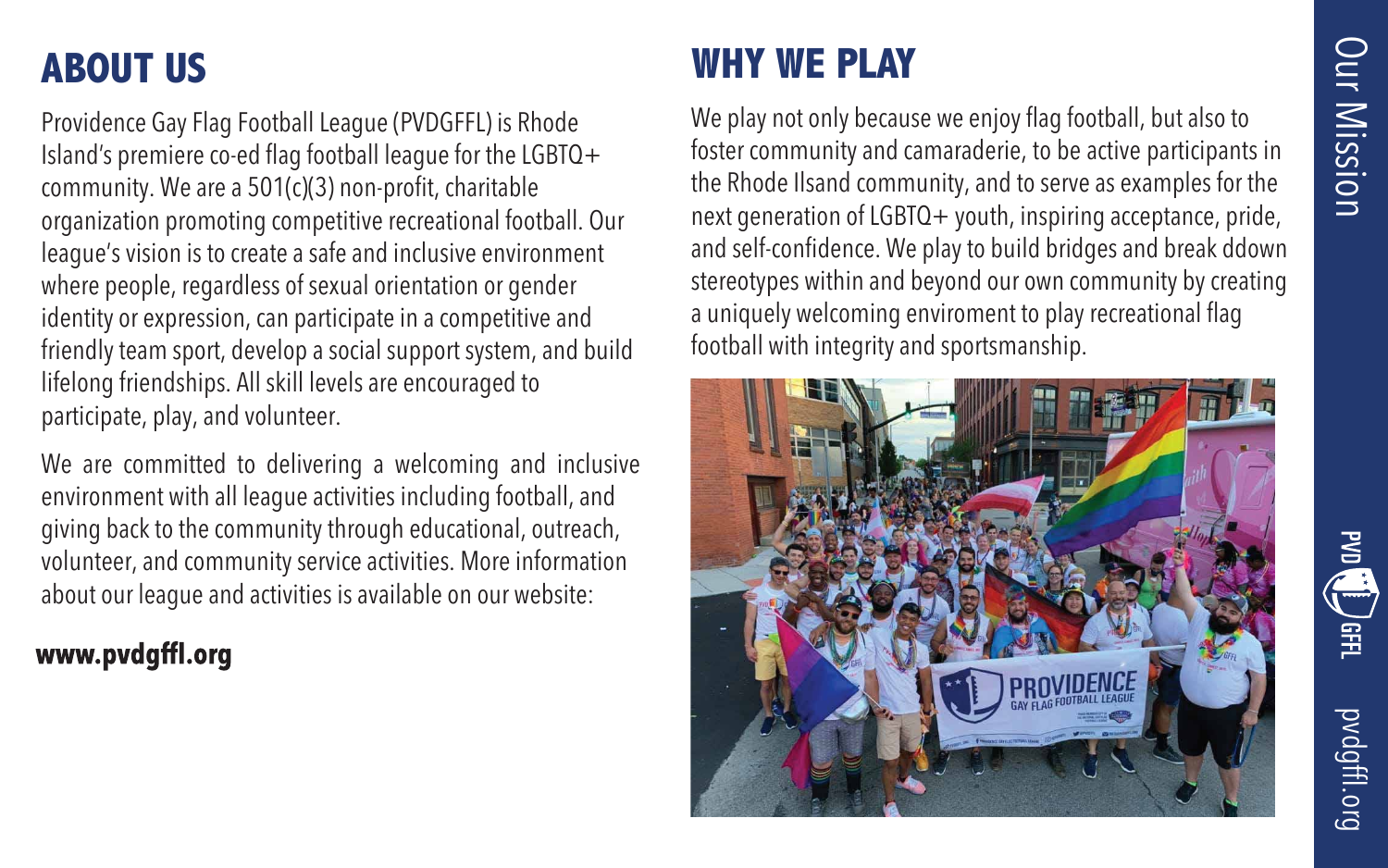# Compete





#### **NATIONAL EXPOSURE**

Since its founding in 2002, the National Gay Flag Football League has launched active leagues in cities such as Boston, LA, San Francisco, Denver, Phoenix, Atlanta, and New York; our own Providence league is the twenty-third expansion city. We compete in national tournaments including the annual Gay Bowl against other member cities.

#### PROUD MEMBER CITY OF THE NATIONAL GAY FLAG FOOTBALL LEAGUE





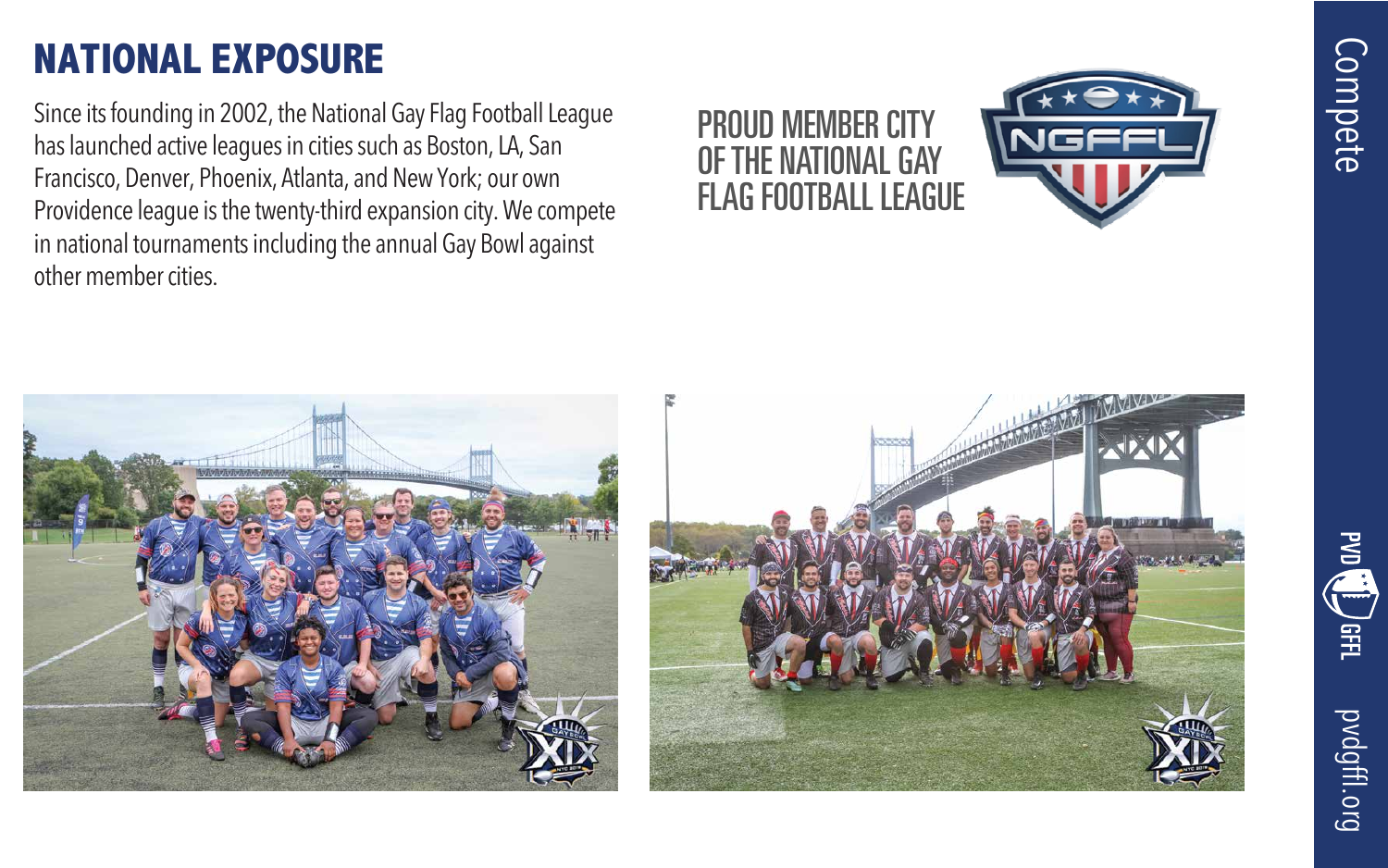#### **COMMUNITY**

An integral component of our leagu e is having a sense of community on and off the field. Our players, captains, referees, and fans are provided regular opportunities for social and community service engagements. All are encouraged to give back to their surrounding neighborhoods through volunteer<br>opportunities. Our league is engaged with local non-profit<br>organizations to establish our volunteerism program to donate<br>time and resources to improve the lives of Rh ode Island.









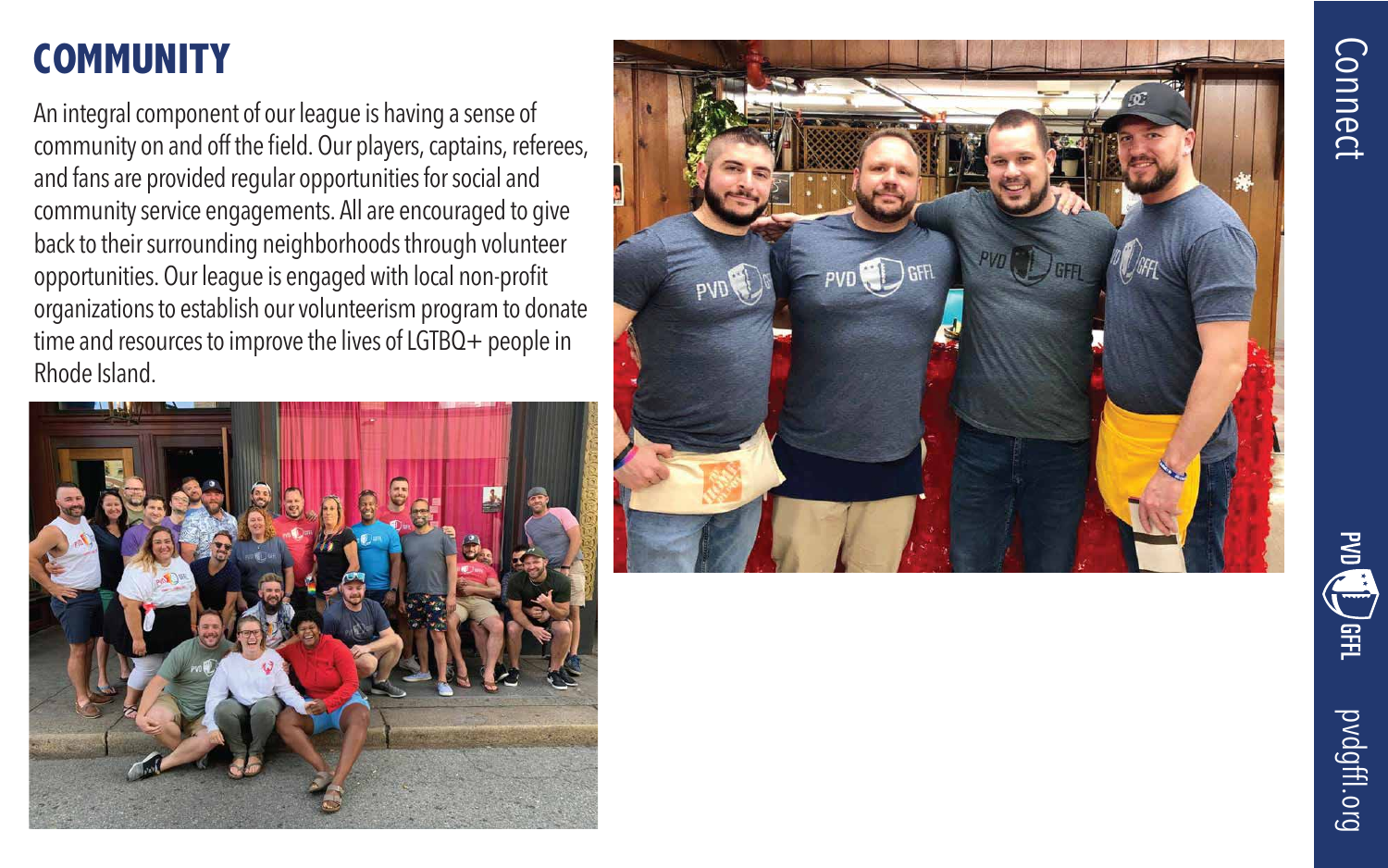



pvdgffl.org

#### **2022 BUDGET**

We are dependent on sponorships and donations to run our league. Our all volunteer board oversees an annual budget of approximately \$45,000. Player fees cover only 65% of our overall expenses. We hope to make our league affordable so any person who wants to participate and play has an opportunity to do so. We want to continue to offer financial assistance to any players in need; we don't want to turn anyone away for an inability to pay.

#### **ACHEIVING OUR GOAL**

We'd love for your business to be part of our LGBTQ+ community and help us bring the flag football experience to Rhode Island. We cannot do this alone, your support will help establish our league and enable us to grow and thrive in the community. Our budget relies on the generosity of our sponsors, locally and nationally, along with fundraising events we'll hold throughout the year. The cost of running an entire league for over 200 participants quickly absorbs the league player fees and contributions from fundraising events we collect in the spring and fall. Our goal is to make a positive impact on our local LGBTQ + community as well as promote our league, the City of Providence, and all of Rhode Island.



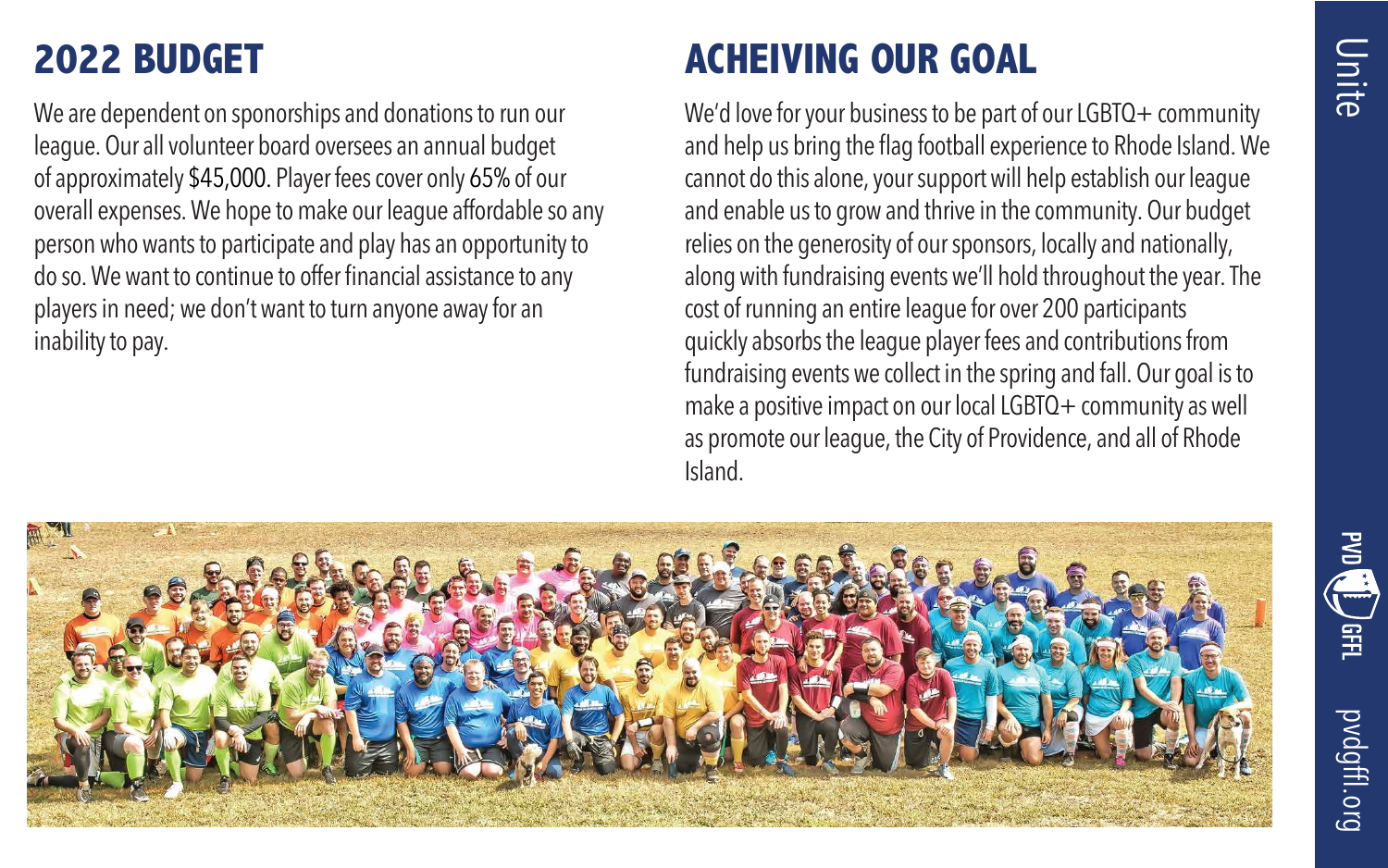





#### **SPONSORSHIP BENEFITS**

Donating to our organization promotes equality, the celebration of diversity, and the expansion of access to athletic competition to LGBTQ+ individuals who otherwise would not have the opportunity. Our league participants will interact with thousands of local community members and other leagues from around the country. The NGFFL has over 2,500 participants across all 25 member cities. Participants in our league will be diverse in age, ethicity, background, and careers. Sponsoring our league will provide exposure to your business to a group who travel, are tech savvy, and are not afraid to voice support for the companies who promote and advance the rights of individuals and families within the LGBTQ+ community. Based on your contribution level your logo and business information may be included on our website, monthly email newsletter, jerseys, signage, and other league apparel and marketing materials. Our loyal participants and followers will recognize your business as a sponsor of our league. Your sponorship brings us that much closer to making our league a success and a staple of the Rhode Island LGBTQ+ community.

#### **WE ARE A PUBLIC CHARITY**

Providence Gay Flag Football League is a 501 (c)(3) charitable organizaion and Rhode Island non-profit corporation. Our EIN is 83-2192377. All or a portion of your contribution to our league may be tax deductible. We recommend you consult your tax advisor. Per IRS regulations we will provide a written receipt for all contributions for your tax filing and reporting purposes.

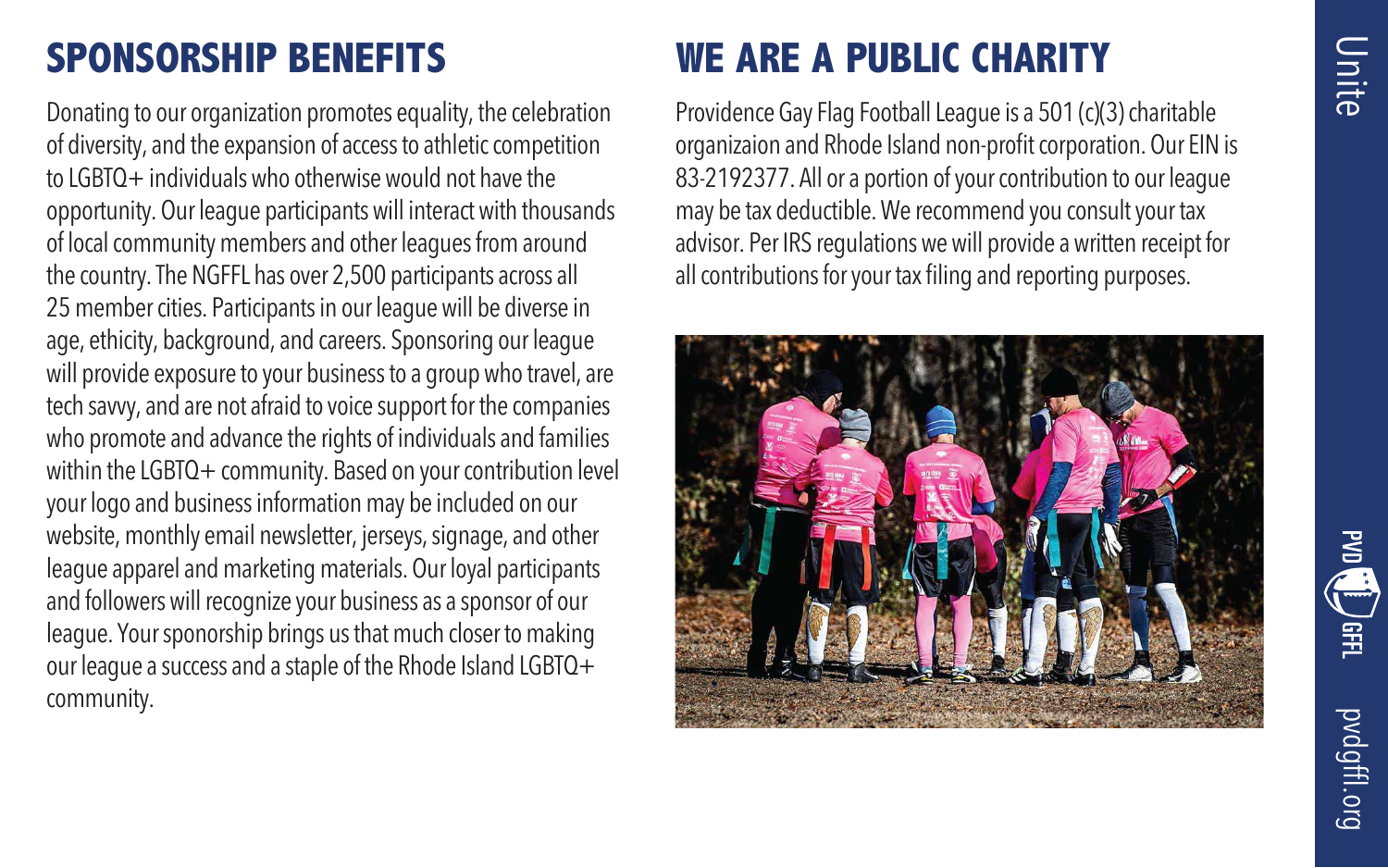

### ANCHOR LEVEL \$250-999

### COMMANDER LEVEL \$1000-2499

- All included in "Anchor" level plus ...
- Logo printed on all team jerseys
- Logo printed on all volunteer, captain, and director t-shirts

### ADMIRAL LEVEL \$2500-4999

- All included in "Commander" level plus ...
- Logo featured on homepage of our website
- Logo featured on field signage

# PRESENTING SPONSOR \$5000+

- All included in "Admiral" level plus ...
- 



- Public thanks via Instagram, Twitter, and Facebook
- Listed in all "Rhody Huddle" email newsletters
- Featured in sponsor section of our website
- Promote your business at our fields 1 week in Spring and 1 week in Fall (we provide tent & table) •

• Logo printed on league banners and travel team jerseys



*Be the organization to join the New England Patriots as a Presenting sponsor* 

# COIMPETE CONNECT UN